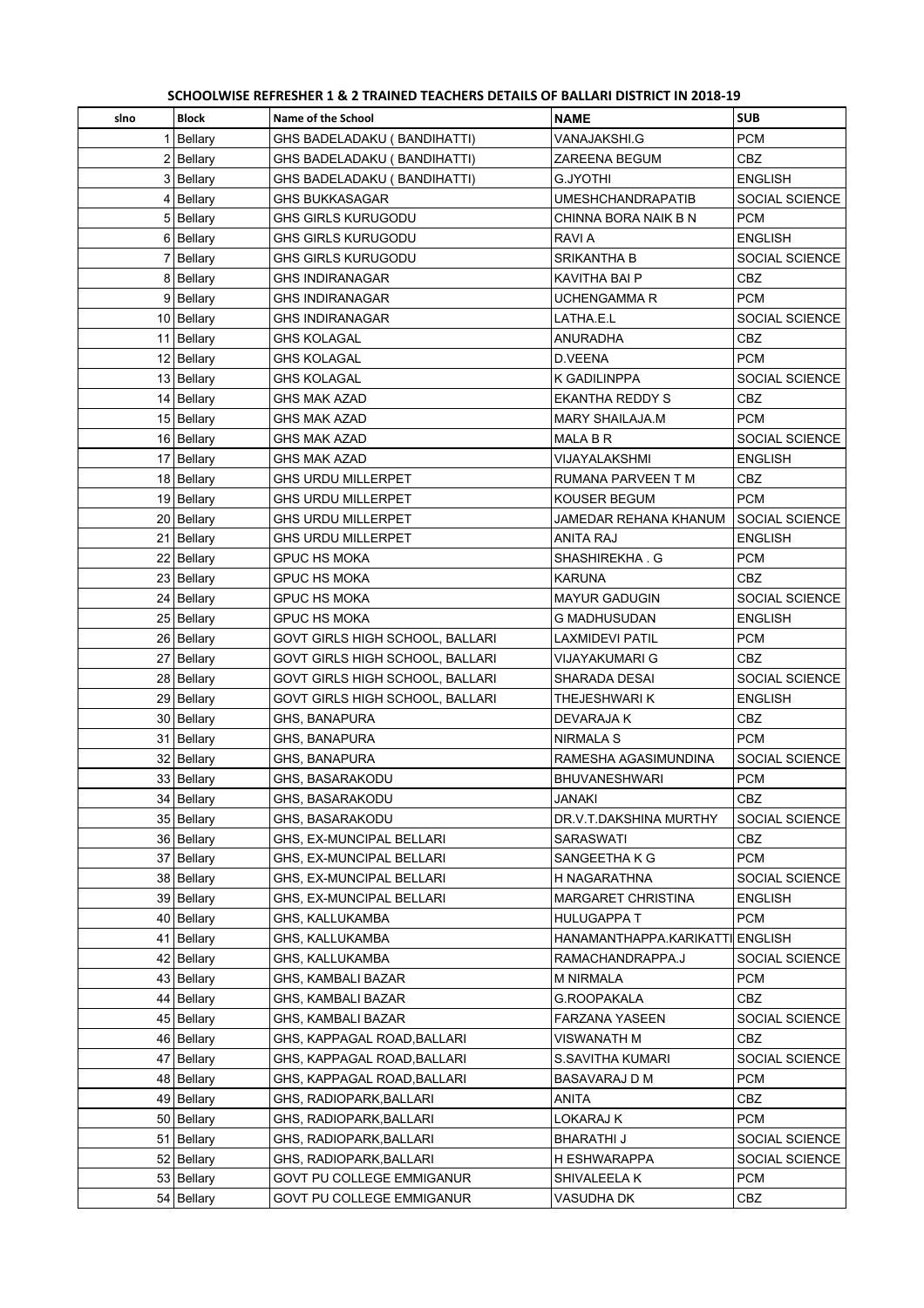| 55 Bellary                     | GOVT PU COLLEGE EMMIGANUR             | <b>GANAPATI</b>                       | SOCIAL SCIENCE        |
|--------------------------------|---------------------------------------|---------------------------------------|-----------------------|
| 56 Bellary                     | GOVT PU COLLEGE KURUGODU              | PUSHPALATHA B                         | <b>PCM</b>            |
| 57 Bellary                     | GOVT PU COLLEGE KURUGODU              | P.SATYANARAYANA                       | <b>CBZ</b>            |
| 58 Bellary                     | GOVT PU COLLEGE KURUGODU              | S.SHANKAR RAO                         | <b>ENGLISH</b>        |
| 59 Bellary                     | GOVT PU COLLEGE KURUGODU              | <b>GEETHANJALI.C</b>                  | SOCIAL SCIENCE        |
| 60 Bellary                     | GOVT PU COLLEGE KURUGODU              | RUBY S                                | <b>ENGLISH</b>        |
| 61 Hadagalli                   | G.H.S ITTAGI                          | <b>JYOTHI KOTRAPPA</b>                | <b>PCM</b>            |
| 62 Hadagalli                   | G.H.S ITTAGI                          | <b>BHAGYA SUMANGALA</b>               | <b>CBZ</b>            |
| 63 Hadagalli                   | G.H.S ITTAGI                          | D JYOTHEPPA                           | <b>SOCIAL SCIENCE</b> |
| 64 Hadagalli                   | <b>G.H.S ITTAGI</b>                   | KANAKAPPA R                           | <b>ENGLISH</b>        |
| 65 Hadagalli                   | G.H.S M.J HALLI                       | <b>BARIKARA SATEESH</b>               | <b>PCM</b>            |
| 66 Hadagalli                   | G.H.S M.J HALLI                       | <b>M.KOTRESHI</b>                     | <b>CBZ</b>            |
| 67 Hadagalli                   | G.H.S M.J HALLI                       | M SHAIKAHMED                          | <b>ENGLISH</b>        |
| 68 Hadagalli                   | G.H.S M.J HALLI                       | KOTRAPPAGOUD B                        | SOCIAL SCIENCE        |
| 69 Hadagalli                   | G.H.S NAGATHIBASAPURA                 | SREELATHA LM                          | <b>CBZ</b>            |
| 70 Hadagalli                   | G.H.S NAGATHIBASAPURA                 | SUNITHA I.M                           | <b>PCM</b>            |
| 71 Hadagalli                   | G.H.S NAGATHIBASAPURA                 | <b>BABUNAIKC</b>                      | SOCIAL SCIENCE        |
| 72 Hadagalli                   | <b>G.H.S NAGATHIBASAPURA</b>          | HANUMANTHAPPA K                       | <b>ENGLISH</b>        |
| 73 Hadagalli                   | <b>G.H.S NANDIHALLI</b>               | <b>KAVITHA</b>                        | CBZ                   |
| 74 Hadagalli                   | G.H.S NANDIHALLI                      | K.SHOBHA                              | <b>PCM</b>            |
| 75 Hadagalli                   | G.H.S NANDIHALLI                      | VEERANNA B                            | <b>ENGLISH</b>        |
| 76 Hadagalli                   | G.H.S NANDIHALLI                      | B M VAMADEVAIAH                       | SOCIAL SCIENCE        |
| 77 Hadagalli                   | G.H.S SOGI                            | <b>KAVITHAKM</b>                      | <b>CBZ</b>            |
| 78 Hadagalli                   | G.H.S SOGI                            | <b>MAMATHA G</b>                      | <b>PCM</b>            |
| 79 Hadagalli                   | G.H.S SOGI                            | ARKACHARY ANNAPPA                     | <b>ENGLISH</b>        |
| 80 Hagaribommanal GHS ALABURU  |                                       | <b>MAMATHASIDDESHWAR</b>              | <b>CBZ</b>            |
| 81 Hagaribommanal GHS ALABURU  |                                       | NAGARAJA KUNTANAGOUDRA PCM            |                       |
|                                | 82   Hagaribommana GHS BYASIGIDERI    | L M SHIVAYOGI                         | <b>PCM</b>            |
|                                | 83   Hagaribommana GHS BYASIGIDERI    | G.HANUMANNA                           | <b>ENGLISH</b>        |
|                                | 84   Hagaribommana GHS BYASIGIDERI    | S.A.HIREMATH                          | <b>CBZ</b>            |
|                                | 85   Hagaribommana GHS BYASIGIDERI    | SIRAJUNNESA.N                         | <b>SOCIAL SCIENCE</b> |
| 86   Hagaribommana GPUC KOGALI |                                       | RASHMI.A.                             | <b>PCM</b>            |
| 87 Hagaribommana GPUC KOGALI   |                                       | <b>MANJUNATH P</b>                    | <b>ENGLISH</b>        |
|                                | 88   Hagaribommana KPGPUC HB HALLI    | <b>T.SHAILAJA</b>                     | <b>PCM</b>            |
|                                | 89 Hagaribommana KPGPUC HB HALLI      | NARAYANA K                            | <b>CBZ</b>            |
|                                | 90 Hagaribommana KPGPUC HB HALLI      | <b>T.JAYASHREE</b>                    | SOCIAL SCIENCE        |
|                                | 91   Hagaribommana KPGPUC HB HALLI    | KOTRESH MALIGI                        | SOCIAL SCIENCE        |
|                                | 92 Hagaribommana ND GPUC, MOARAGERI   | MOHAMMED RAFI M                       | <b>PCM</b>            |
|                                | 93 Hagaribommana ND GPUC, MOARAGERI   | D MALLIKARJUNA                        | SOCIAL SCIENCE        |
|                                | 94   Hagaribommana ND GPUC, MOARAGERI | <b>ISMAIL SAHEB K</b>                 | <b>ENGLISH</b>        |
|                                | 95 Hagaribommana ND GPUC, MOARAGERI   | KUMARSWAMY M                          | <b>CBZ</b>            |
| 96 Hospet                      | <b>GGHS KAMALAPURA</b>                | VEERANNA SHEELAVANTAR                 | SOCIAL SCIENCE        |
| 97 Hospet                      | GGHS KAMALAPURA                       | SHARANAPPA                            | CBZ                   |
| 98 Hospet                      | <b>GGHS KAMALAPURA</b>                | RAJ                                   | <b>PCM</b>            |
| 99 Hospet                      | <b>GGHS KAMALAPURA</b>                | M.NAGAVENI                            | <b>ENGLISH</b>        |
| 100 Hospet                     | GGHS KAMPLI                           | SIDDHALINGESHWARA                     | CBZ                   |
| 101 Hospet                     | <b>GGHS KAMPLI</b>                    | <b>SHRINIVAS</b>                      | <b>PCM</b>            |
| 102 Hospet                     | GGHS KAMPLI                           | GANGADHARAYYA JADIMATH SOCIAL SCIENCE |                       |
| 103 Hospet                     | <b>GHS BUKKASAGAR</b>                 | SHANTHAMMA.R                          | <b>CBZ</b>            |
| 104 Hospet                     | GHS BUKKASAGAR                        | <b>GOPALA KRISHNACHAR</b>             | <b>PCM</b>            |
| 105 Hospet                     | <b>GHS BUKKASAGAR</b>                 | SURESHA.M.R.                          | SOCIAL SCIENCE        |
| 106 Hospet                     | <b>GHS BUKKASAGAR</b>                 | <b>GIRIJA</b>                         | <b>ENGLISH</b>        |
| 107 Hospet                     | <b>GHS TB DAM</b>                     | RAMAMOHAN REDDY                       | CBZ                   |
| 108 Hospet                     | <b>GHS TB DAM</b>                     | <b>BABUS</b>                          | <b>PCM</b>            |
| 109 Hospet                     | <b>GHS TB DAM</b>                     | VISHWANATH YALAGI                     | <b>ENGLISH</b>        |
| 110 Hospet                     | GHS TB DAM                            | <b>ESTHER PRIYADARSHINI</b>           | SOCIAL SCIENCE        |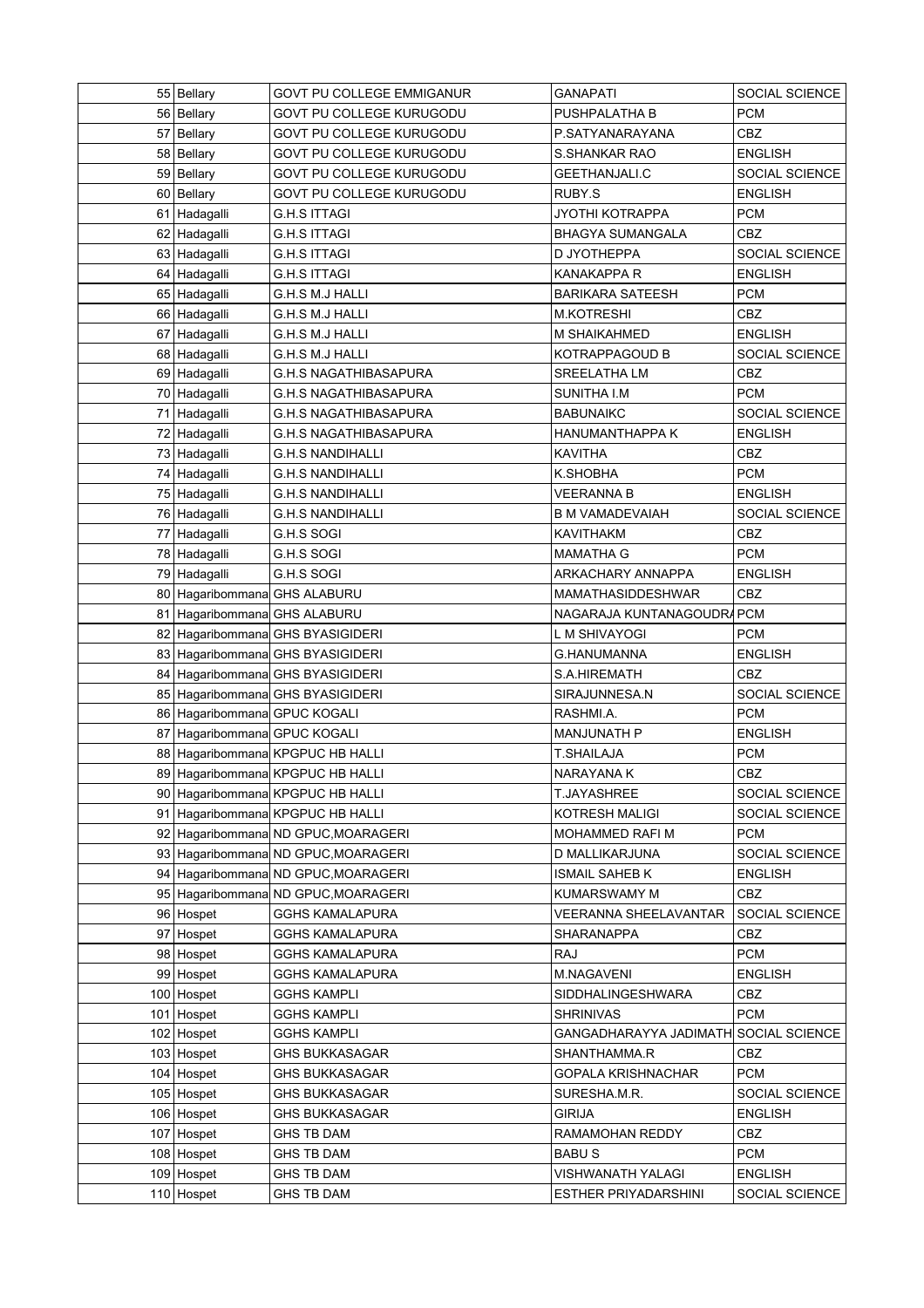| 111 Hospet                     | <b>GIRLS GPUC, HOSAPETE</b>                            | <b>HASHIM ALI</b>          | <b>ENGLISH</b>               |
|--------------------------------|--------------------------------------------------------|----------------------------|------------------------------|
| 112 Hospet                     | <b>GIRLS GPUC , HOSAPETE</b>                           | SADANANDKUMAR GV           | <b>PCM</b>                   |
| 113 Hospet                     | <b>GIRLS GPUC, HOSAPETE</b>                            | JYOTHI                     | SOCIAL SCIENCE               |
| 114 Hospet                     | GJPUC KAMALAPURA (HS SECTION)                          | SHYLAJA B                  | <b>PCM</b>                   |
| 115 Hospet                     | GJPUC KAMALAPURA (HS SECTION)                          | ANITHA A V                 | CBZ                          |
| 116 Hospet                     | GJPUC KAMALAPURA (HS SECTION)                          | PRAHALLADA M.              | <b>ENGLISH</b>               |
| 117 Hospet                     | GJPUC KAMALAPURA (HS SECTION)                          | SURYAKALA A                | <b>SOCIAL SCIENCE</b>        |
| 118 Hospet                     | <b>GHS DEVASAMUDRA</b>                                 | ESWARNAIK                  | CBZ                          |
| 119 Hospet                     | <b>GHS DEVASAMUDRA</b>                                 | <b>SHANKUNTHALA</b>        | <b>PCM</b>                   |
| 120 Hospet                     | <b>GHS DEVASAMUDRA</b>                                 | YASHODHARI K               | <b>SOCIAL SCIENCE</b>        |
| 121 Hospet                     | <b>GHS GADIGANOOR</b>                                  | <b>SHAHINA</b>             | CBZ                          |
| 122 Hospet                     | <b>GHS GADIGANOOR</b>                                  | SUMANGALATEGGINAMATHAI PCM |                              |
| 123 Hospet                     | <b>GHS GADIGANOOR</b>                                  | SIDDAPPA M                 | SOCIAL SCIENCE               |
| 124 Hospet                     | <b>GHS MARIYAMMANAHALLI</b>                            | SHIVAMURTHI NAIK           | <b>PCM</b>                   |
|                                |                                                        |                            | <b>CBZ</b>                   |
| 125 Hospet                     | <b>GHS MARIYAMMANAHALLI</b>                            | ANITHA. T                  |                              |
| 126 Hospet                     | <b>GHS MARIYAMMANAHALLI</b>                            | KURUBARA NARAYANAMMA       | SOCIAL SCIENCE               |
| 127 Hospet                     | <b>GHS MARIYAMMANAHALLI</b>                            | G JAYAMMA                  | <b>ENGLISH</b>               |
| 128 Hospet                     | <b>GHS RAMASAGARA</b>                                  | SUNIL B.                   | CBZ                          |
| 129 Hospet                     | <b>GHS RAMASAGARA</b>                                  | LAXMIDEVI P                | <b>PCM</b>                   |
| 130 Hospet                     | <b>GHS RAMASAGARA</b>                                  | <b>RAMESH C</b>            | <b>ENGLISH</b>               |
| 131 Hospet                     | <b>GHS RAMASAGARA</b>                                  | <b>KARIYAPPA B G</b>       | SOCIAL SCIENCE               |
| 132 Kudligi                    | <b>GGHS KOTTUR</b>                                     | SAVITHA T                  | CBZ                          |
| 133 Kudligi                    | <b>GGHS KOTTUR</b>                                     | Y.M.JITENDRANATH           | <b>PCM</b>                   |
| 134   Kudligi                  | <b>GGHS KOTTUR</b>                                     | ANITHA B                   | SOCIAL SCIENCE               |
| 135   Kudligi                  | <b>GGHS KOTTUR</b>                                     | SHADAKSHARAPPA B           | <b>ENGLISH</b>               |
| 136 Kudligi                    | <b>GPUC BOYS KOTTUR</b>                                | SOMESH P                   | <b>CBZ</b>                   |
| 137 Kudligi                    | <b>GPUC BOYS KOTTUR</b>                                | MANOHARA SWAMY J M         | <b>PCM</b>                   |
| 138 Kudligi                    | <b>GPUC BOYS KOTTUR</b>                                | <b>BASAVARAJA B</b>        | <b>ENGLISH</b>               |
|                                |                                                        |                            |                              |
| 139 Kudligi                    | <b>GPUC BOYS KOTTUR</b>                                | MALINI M                   | KANNADA                      |
| 140   Kudligi                  | <b>GPUC KOGALI</b>                                     | SHASHIKALA H               | CBZ                          |
| 141   Kudligi                  | <b>GPUC KOGALI</b>                                     | RAJASHEKAR P               | CBZ                          |
| 142 Kudligi                    | <b>GPUC KOGALI</b>                                     | G PRASANNA                 | PCM                          |
| 143 Kudligi                    | <b>GPUC KOGALI</b>                                     | G RAVINDRA                 | <b>ENGLISH</b>               |
| 144 Kudligi                    | <b>GPUC KOGALI</b>                                     | SUDHARA R                  | <b>SOCIAL SCIENCE</b>        |
| 145 Sandur                     | <b>GHS BOMMA GATTA</b>                                 | <b>SRIKANTH</b>            | <b>PCM</b>                   |
| 146 Sandur                     | <b>GHS HOSA DAROJI</b>                                 | PARASHURAM                 | <b>ENGLISH</b>               |
| 147 Sandur                     | <b>GHS HOSA DAROJI</b>                                 | <b>DYAMAVVA</b>            | <b>CBZ</b>                   |
| 148 Sandur                     | <b>GHS HOSA DAROJI</b>                                 | <b>JYOTHI GURIKAR</b>      | <b>PCM</b>                   |
| 149 Sandur                     | <b>GHS TALURU</b>                                      | VINAY KUMARA N             | CBZ                          |
| 150 Sandur                     | <b>GHS TALURU</b>                                      | PANKAJDHEER                | <b>PCM</b>                   |
|                                |                                                        | MAHABOOB BASHA.B           | HINDI                        |
| 151 Sandur                     | <b>GHS TALURU</b>                                      |                            | <b>PCM</b>                   |
| 152 Sandur                     | GIRLS PU (HIGH SCHOOL) SANDUR                          | ROOPA DHOTRE               |                              |
| 153 Sandur                     | GIRLS PU (HIGH SCHOOL) SANDUR                          | SHEELA SANGEETHA VANI      | CBZ                          |
| 154 Sandur                     | GIRLS PU (HIGH SCHOOL) SANDUR                          | ULLESHI                    | SOCIAL SCIENCE               |
| 155 Sandur                     | GOVT PU COLLEGE (HS), CHOORNOOR                        | MANJUNATHA N J             | <b>PCM</b>                   |
| 156 Sandur                     | GOVT PU COLLEGE (HS), CHOORNOOR                        | NAGABHUSHANA GOUD H.K      | CBZ                          |
| 157 Sandur                     | GOVT PU COLLEGE (HS), CHOORNOOR                        | <b>GONIBASAPPA K</b>       | SOCIAL SCIENCE               |
| 158 Siruguppa                  | <b>G.H S.GIRLS TEKKALAKOTE.</b>                        |                            | CBZ                          |
| 159 Siruguppa                  | <b>G.H S.GIRLS TEKKALAKOTE.</b>                        | SANDHYA.K                  | <b>PCM</b>                   |
| 160 Siruguppa                  | <b>G.H S.GIRLS TEKKALAKOTE.</b>                        | <b>MUBEENA</b>             | SOCIAL SCIENCE               |
| 161 Siruguppa                  | <b>G.H.S M.SUGURU</b>                                  | <b>ANNAPURNA</b>           | CBZ                          |
| 162 Siruguppa                  | <b>G.H.S M.SUGURU</b>                                  | <b>SHRUTI</b>              | <b>PCM</b>                   |
| 163 Siruguppa                  | <b>G.H.S M.SUGURU</b>                                  | LAKSHMIDEVI                | PHYSICAL EDUCA               |
| 164 Siruguppa                  | <b>G.H.S M.SUGURU</b>                                  | <b>DEVAPPA</b>             | SOCIAL SCIENCE               |
| 165 Siruguppa<br>166 Siruguppa | G.H.S. (GIRLS) SIRUGUPPA.<br>G.H.S. (GIRLS) SIRUGUPPA. | <b>VENKATESHA G</b>        | <b>PCM</b><br>SOCIAL SCIENCE |